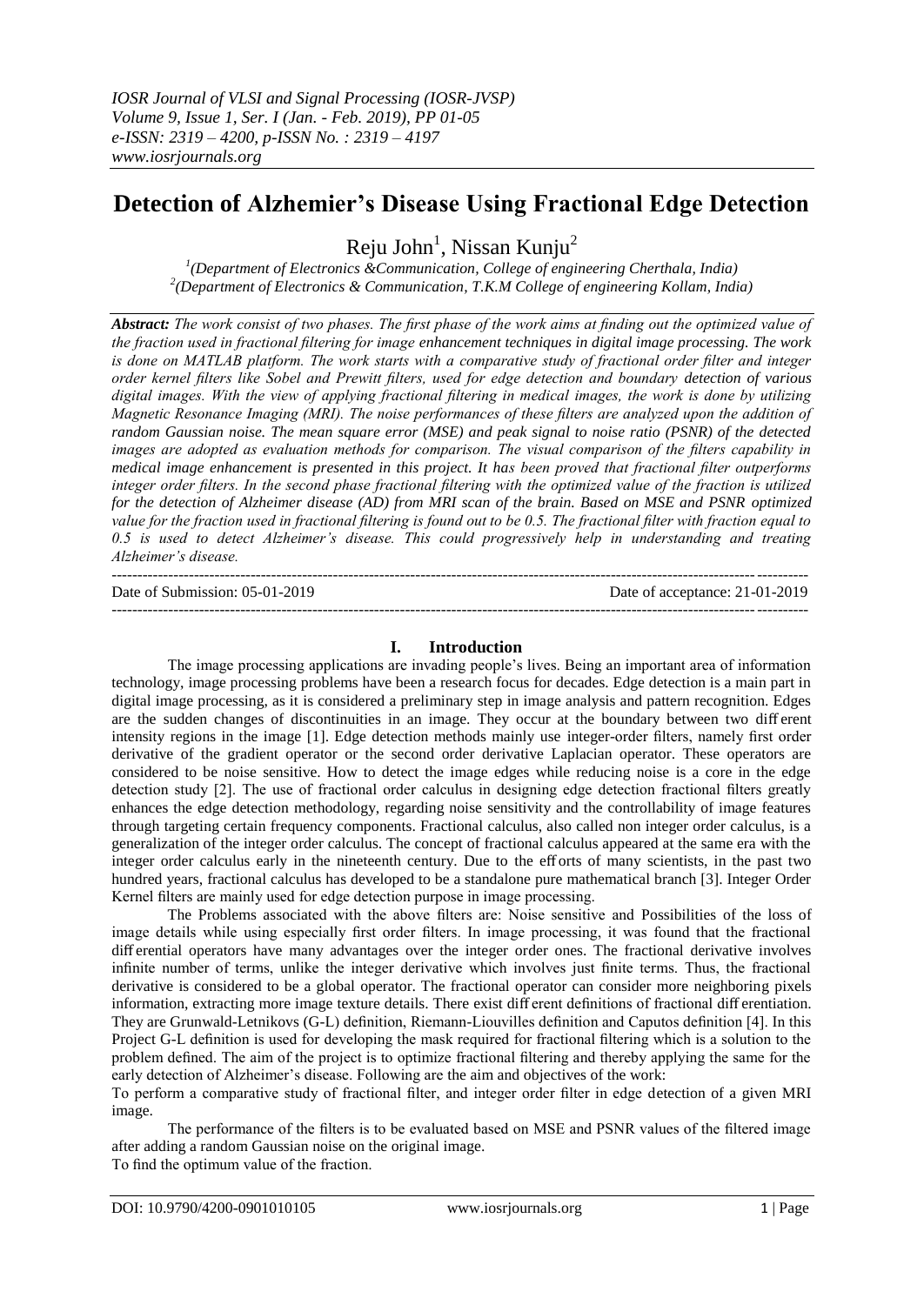### **II. Fractional Calculus Based on G-L Definition**

Fractional calculus is also called as non integer order calculus, is considered as a platitude of integer order calculus. The concept of fractional calculus appeared at the same era as that of integer order calculus early in nineteenth century. Due to the efforts of many scientists, in the past two hundred years, fractional calculus has developed to be a standalone pure mathematical branch [3],[4]. In image processing, it was found that the fractional differential operators have many advantages over the integer order ones. The fractional derivative involves infinite number of terms, unlike the integer derivative which involves just finite terms. Thus, it is considered to be a global operator. There exist different definitions of fractional differentiation. They are Grunwald-Letnikovs (G-L) definition, Riemann-Liouvilles definition and Caputos definition . In this project Grunwald-Letnikovs (G-L) definition is used to develop a fractional order filter. It is defined as follows:

$$
\frac{df(x)}{f(x)} = \lim_{x \to 0} \frac{f(x) - f(x - h)}{h}
$$

$$
d(x) \qquad h \to \infty \qquad h
$$
  
\nBy Taylor's theorem,  
\n
$$
\exp(hx) * f(x) = f(x + h)
$$
.................  
\n
$$
\frac{df(x)}{dx} = \lim_{h \to \infty} \left(\frac{1 - \exp[\frac{f(hx)}{h})}{h}\right) f(x)
$$
.................  
\n
$$
D^m = \lim_{h \to \infty} \left(\frac{1 - \exp[\frac{f(hx)}{h})}{h}\right)^m
$$
.................  
\n
$$
(D) m = \lim_{h \to \infty} \frac{1}{h} (1 - m \exp(-hx)
$$
  
\n
$$
+ \frac{1}{2!} m(m - 1) \exp(-hx)
$$
  
\n
$$
- \frac{1}{3!} m(m - 1)(m - 2) + \dots
$$
.................  
\n5

From equation (5) it is clear that the fractional derivative has boundless number of terms, unlike the integer derivative which involves just finite terms. The fractional operator can consider more neighboring pixels information, extracting more image texture details.

By the use of the G-L definition, the classical first-order Sobel operator is generalized to constitute a fractionalorder [5] operator for edge detection The fractional order filter mask (from G-L definition) used in this project is shown in Table 1.

| <b>Table 1 Fractional Order Filter Mask</b> |
|---------------------------------------------|
|---------------------------------------------|

| $((\alpha^2 -$<br>$\alpha$ )/4 | $\left( \alpha^2 - \right)$<br>$\alpha$ )/2 | $\left( \alpha^2 - \right)$<br>$\alpha$ )/4 |
|--------------------------------|---------------------------------------------|---------------------------------------------|
| $-(\alpha)/2$                  | -α                                          | $-(\alpha)/2$                               |
| 1/2                            |                                             | $\frac{1}{2}$                               |

#### **III. Result and Discussions**

The simulation is done in MATLAB software. The study was conducted on MRI images. As the first step a random Gaussian noise with mean equal to 0 and variance equal 0.003 variance is added to the gray scale image of the MRI scan and the masks (both First order and fractional Order Sobel Mask) were used for detecting the edges of the noisy image. The images obtained in the case of fractional filtering extracts more image texture details. It is because of the fact that it can consider more neighbouring pixels information.

#### **Optimization of Fractional filter**

The detection was performed with various values of the fraction *α* on a number of MRI images and each is quantitatively compared with First order filter. Two quantitative parameters were used to compare the performance of integer order filter and fractional order filter:

- **–** MSE- The first parameter is the mean square error .
- **–** PSNR- The Peak signal to noise ratio of the edge detected noisy images is found out by the expression  $PSNR = 10 \times \log(256^2 / MSE)$ .

The MSE and PSNR values were obtained for Sobel, Prewitt first order filters and fractional order with various fractions.The average of those values for different MRI scans are tabulated in the table shown in table 2.

| Sl.no. | Filter Type                          | <b>MSE</b> | PSNR |
|--------|--------------------------------------|------------|------|
|        | Sobel First Order                    | 7380       | 9.48 |
|        | fractional order with $\alpha$ =0.1  | 13383      | 6.9  |
|        | fractional order with $\alpha$ =0.28 | 8136       | 9.06 |

**Table 2** Comparative study of filters in terms of MSE and PSNR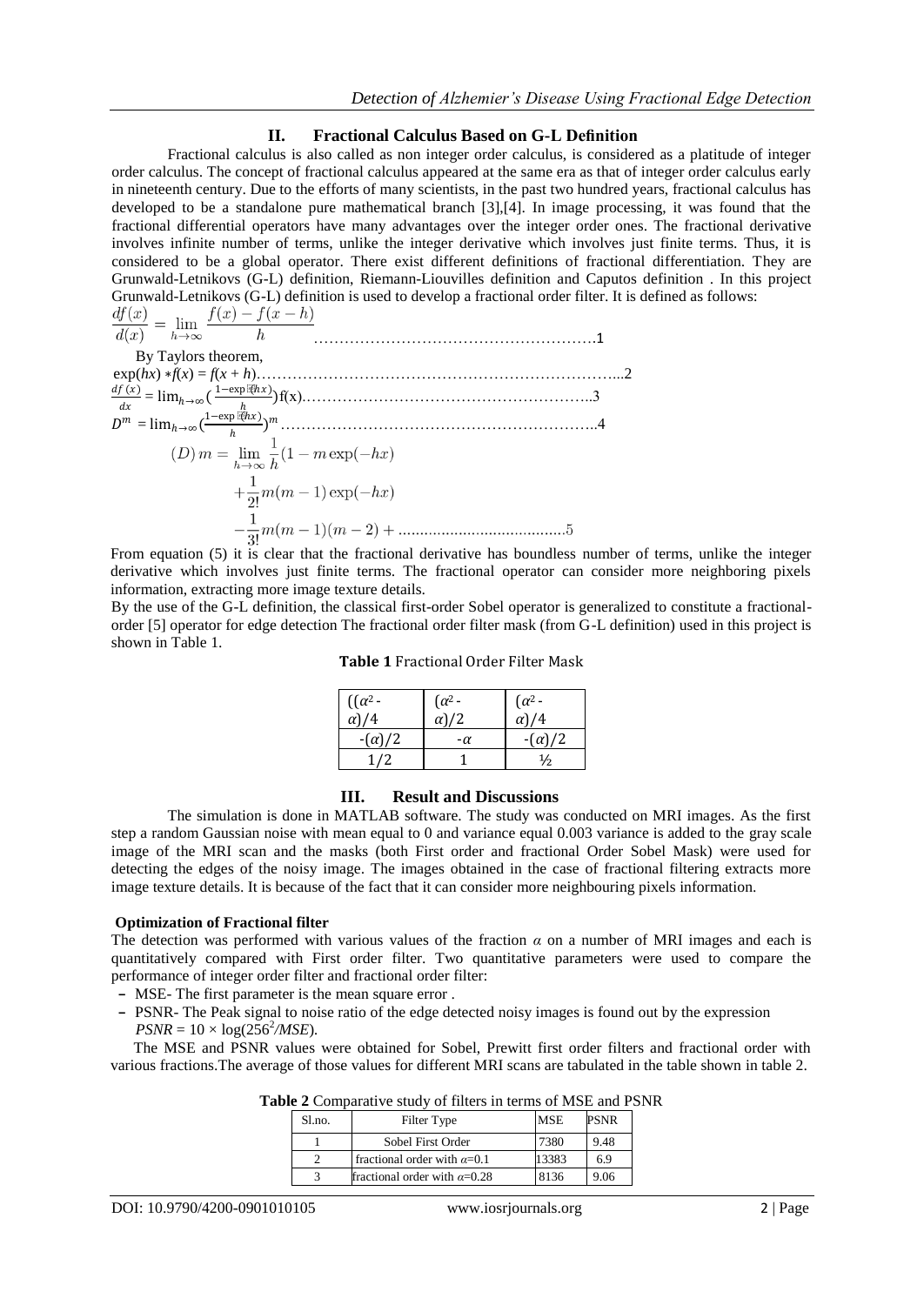| fractional order with $\alpha$ =0.5 |  |
|-------------------------------------|--|
| fractional order with $\alpha$ =0.7 |  |

From this analysis it was concluded that for a fractional filter, at 0.5 the MSE is at its minimum value and PSNR at its maximum value. Hence the fraction 0.5 is found to be the optimized value.

#### **Methodology used in detection of Alzheimer's Disease**

The MRI scan datasets are obtained from www.oasis-brains.org. The data format is analyse format. The T2 axial MRI scan is extracted from the dataset. A series of image processing techniques are applied to the MRI before the volumetric measurement of gray matter and white matter. A sample MRI image of a 16 year old male is taken into consideration as shown in fig 1.



**Fig. 1** MRI image of a 16 year old male. Retrieved from www.oasis-brains.org .

#### **Boundary detection**

One of the initial steps to analyze the MRI is to isolate gray matter and white matter. To do this the cranium or the skull has to be removed. This is done by boundary detection algorithm till the region of interest was visible. The skull removed image of the above sample MRI image is shown in fig 2.

#### **Segmentation**

Edge detection method was adopted using the optimized fractional filter to separate the gray matter from the boundary detected image. We have proved that at fraction 0.5 the fractional filter performs at its best [11]. The mask used for fractional filter by setting the fraction to 0.5 is shown in Table 3. By proper thresholding gray matter is obtained as shown in Fig.3.



**Fig. 2** Boundary Detected Image MRI image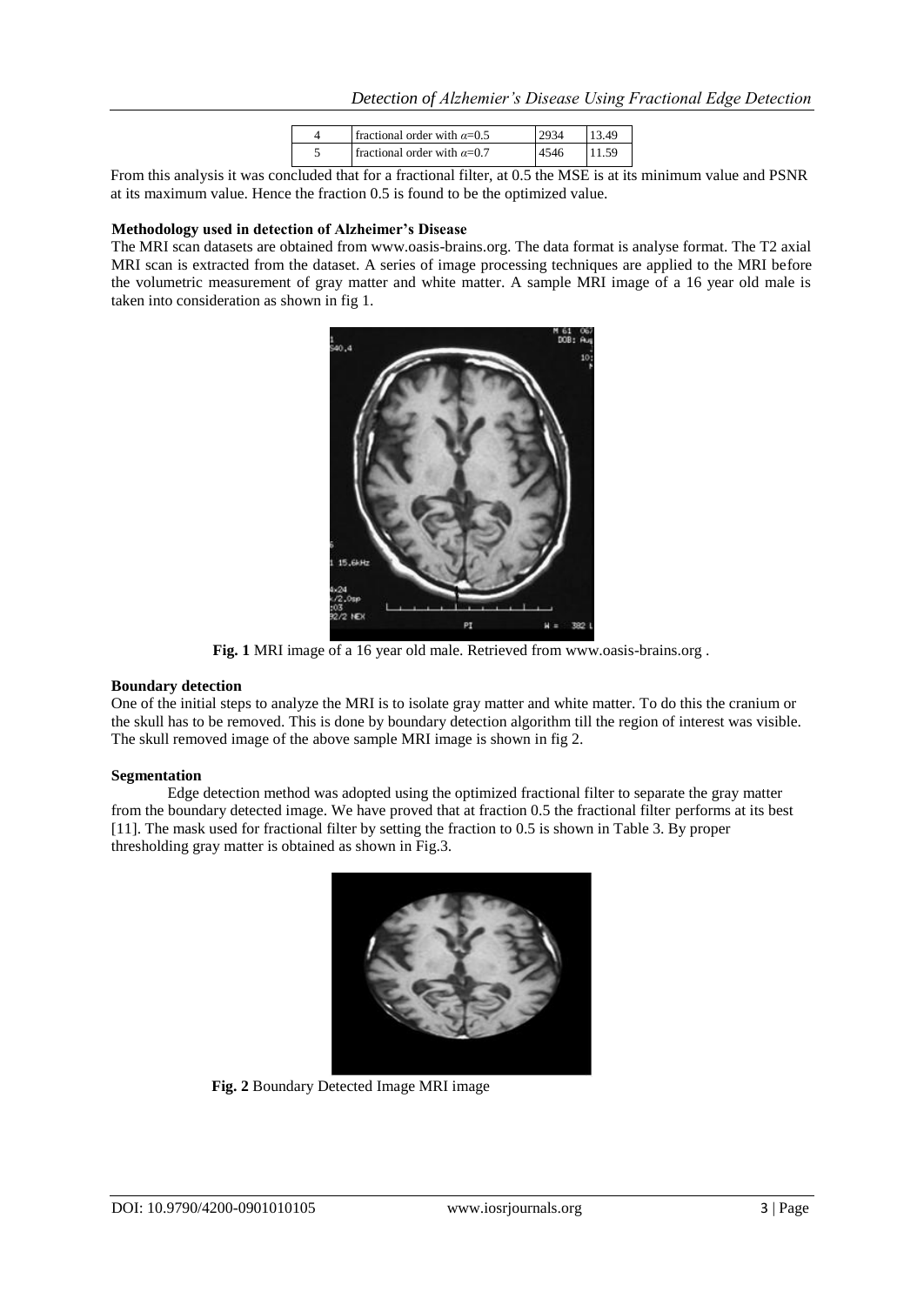| Detection of Alzhemier's Disease Using Fractional Edge Detection |  |  |  |
|------------------------------------------------------------------|--|--|--|
|                                                                  |  |  |  |

|         |        | onal Order Filter Mask with $\alpha = 0.5$ |  |
|---------|--------|--------------------------------------------|--|
| 0.0625  | 0.125  | 0.0625                                     |  |
| $-0.25$ | $-0.5$ | $-0.25$                                    |  |
| 0.5     | 1      | 0.5                                        |  |
|         |        |                                            |  |

## **Table 3** Fractional Order Filter Mask with *α* = 0*.*5

**Fig. 3** Segmented image.

#### **Volume Calculation**

Using MATLAB commands the volume of gray matter and white matter were evaluated. Based on the volumetric difference (D) between gray matter and white matter brain condition were classified [6] as follows: D<sub>i</sub> 60 mm3 - Healthy Brain 60; D  $_1100$  mm3 - Chance of normal Atrophy D<sub>i</sub> 100 mm3 - Chance of AD The above steps were carried out for different MRI scan of different cases. The result and inference obtained are tabulated in table 4

| <b>Table 4</b> indiffered results |     |                                        |     |            |              |  |
|-----------------------------------|-----|----------------------------------------|-----|------------|--------------|--|
| Sl.no.                            | Age | Gray matter Volume White matter volume |     | Volume     | Comment      |  |
|                                   |     |                                        |     | difference |              |  |
|                                   | 16  | 382                                    | 438 | 50         | Healthy      |  |
|                                   | 62  | 344                                    | 415 | 71         | Chance of    |  |
|                                   |     |                                        |     |            | Atrophy      |  |
|                                   | 65  | 261                                    | 561 | 300        | Chance of AD |  |
|                                   | 63  | 495                                    | 536 | 41         | Healthy      |  |

**Table 4** Numerical Results

### **IV. Conclusions**

Medical Imaging has played a very important role in the study and diagnosis of a lot of diseases over the past four decades. One of which is Alzheimer disease (AD), specially the use of the magnetic resonance imaging (MRI) in detecting its progress. The AD is a progressive degenerative disease of the brain that leads to dementia. It leads to nerve cell death and tissue loss throughout the brain. Over time, the brain shrinks dramatically, especially in the hippocampus, affecting nearly all the brain functions. Also, the ventricles (fluidfilled spaces within the brain) grow larger. These changes can be visually noticed by the MRI. The fractional filter can be used for edge detection in analyzing such progressions thereby it can be an aid for the early detection of AD.

#### **Limitation**

One cannot arrive at a clear demarcation to distinguish AD and normal atrophy when the difference in gray matter and white matter volume lies on the borderline. As detailed in [6] the decrease rate in the case of AD is 1% per year as compared to the sluggish rate in the case of a normal atrophy. The limitation can be done away with a repeated check up with in a gap of 6 months.

#### **Future Scope**

One of the major externally unnoticeable symptoms in an AD patient is the brain shrinkage especially gray matter volume. The fractional filter can be used for edge detection in analyzing such progressions thereby it can be an aid for the early detection of AD. This can serve as a teaching aid for the medical students to validate their understandings. The use of image processing for medical diagnosis is increasing extensively during these days. The work moves in a direction beneficial to the medical community.